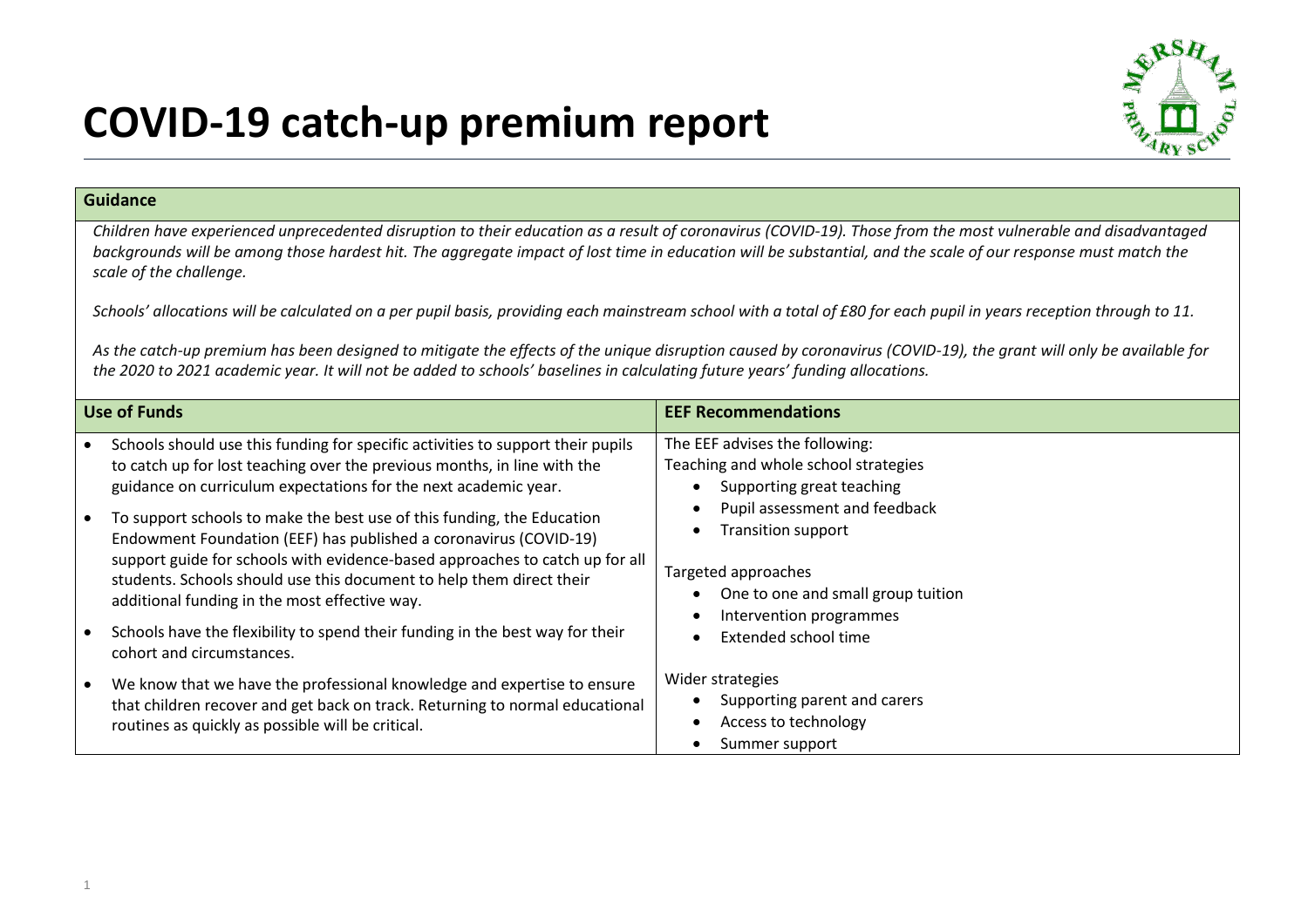# **COVID-19 catch-up premium spending: summary**

| <b>SUMMARY INFORMATION</b>     |         |                                                |        |  |  |  |  |
|--------------------------------|---------|------------------------------------------------|--------|--|--|--|--|
| Total number of pupils:        | 188     | Amount of catch-up premium received per pupil: | £80.00 |  |  |  |  |
| Total catch-up premium budget: | £15,040 |                                                |        |  |  |  |  |

#### **STRATEGY STATEMENT**

#### AIMS:

- To raise the attainment of all pupils to close the gap created by COVID-19 school closures
- To reduce the attainment gap between our disadvantaged/vulnerable pupils and their peers

#### PRIORITIES:

- Following a settling period post-Lockdown, assessments were carried out all classes to enable gap analysis to take place.
- Focus children were identified for Catch Up/Keep up focus. Many of those targeted struggled to access Home Learning (Google Classroom).
- Implement whole school strategies to ensure consistency of Quality First teaching in direct response to gap analysis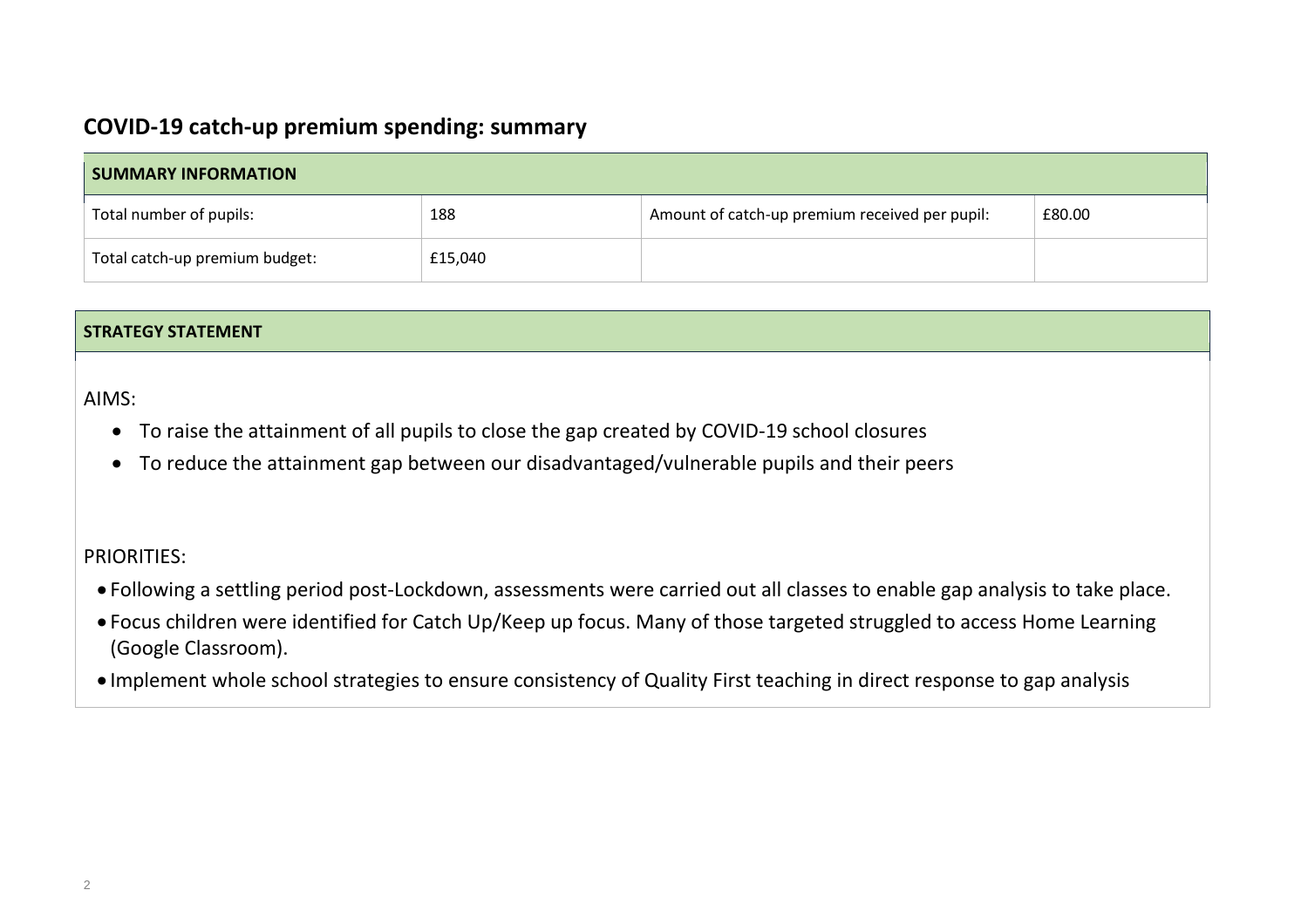# **Planned expenditure**

| <b>Quality of teaching for all</b>                                                                                                                       |                                                                                                    |                                                                                                      |                   |          |                                  |               |
|----------------------------------------------------------------------------------------------------------------------------------------------------------|----------------------------------------------------------------------------------------------------|------------------------------------------------------------------------------------------------------|-------------------|----------|----------------------------------|---------------|
| Intended outcome<br>and success                                                                                                                          | What's the evidence and<br>rationale for this choice?                                              | How will you make sure it's<br>implemented well?                                                     | <b>Staff lead</b> | Cost     | When will<br>you review<br>this? | <b>REVIEW</b> |
| The quality of<br>assessment is<br>improved so that<br>gaps in learning<br>are swiftly<br>addressed<br>enabling children<br>to make greater<br>progress. | EEF advises that pupil<br>assessment and feedback<br>is key to effective Catch<br>Up strategies    | Staff CPD/training<br>Monitoring of teaching and<br>learning<br>Pupil progress in data and<br>books. | <b>SLT</b>        | £2649.00 | <b>July 2022</b>                 |               |
| Increased<br>engagement in<br>home learning for<br>disadvantaged<br>families                                                                             | To support our vulnerable<br>families following feedback<br>that technology is limited at<br>home. | Pupils access home learning<br>as a result.                                                          | cc                | £2270.00 | April 21                         |               |
| Targeted pupils<br>able to access<br>Chromebooks in<br>lessons to support<br>their learning and<br>increase progress.                                    | Targeted support for pupils<br>who respond to different<br>styles of learning                      | Progress of pupils is<br>monitored to ensure impact.                                                 |                   |          | Ongoing                          |               |
|                                                                                                                                                          |                                                                                                    |                                                                                                      |                   | £4919.00 |                                  |               |
|                                                                                                                                                          |                                                                                                    |                                                                                                      |                   |          |                                  |               |
|                                                                                                                                                          |                                                                                                    |                                                                                                      |                   |          | <b>Total budgeted cost:</b>      |               |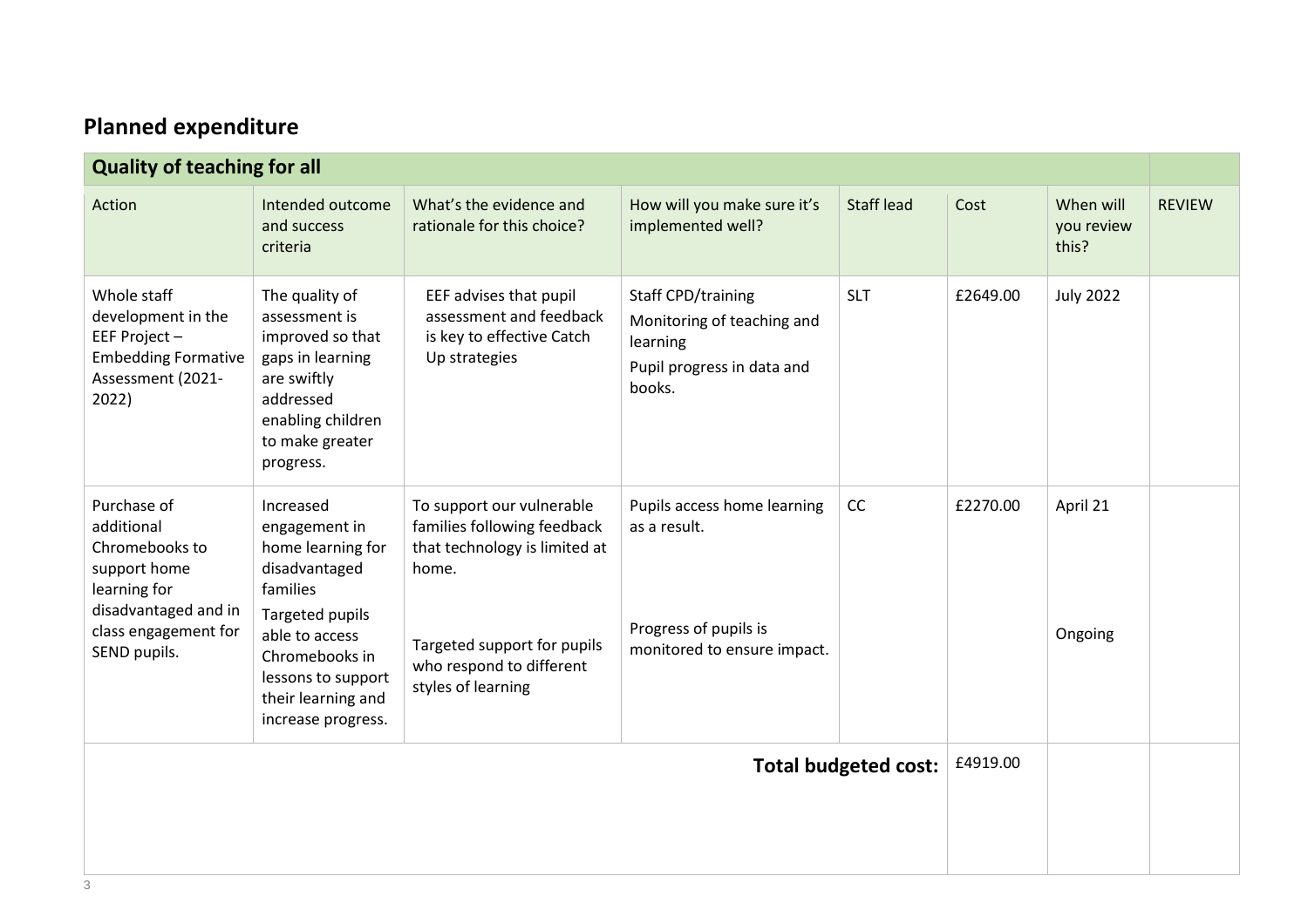| <b>Targeted support</b>                                                                                                                                                                                   |                                                                                                              |                                                                    |                                                  |                   |          |                                  |                               |
|-----------------------------------------------------------------------------------------------------------------------------------------------------------------------------------------------------------|--------------------------------------------------------------------------------------------------------------|--------------------------------------------------------------------|--------------------------------------------------|-------------------|----------|----------------------------------|-------------------------------|
| Action                                                                                                                                                                                                    | Intended outcome<br>and success<br>criteria                                                                  | What's the evidence and<br>rationale for this choice?              | How will you make sure it's<br>implemented well? | <b>Staff lead</b> | Cost     | When will<br>you review<br>this? | <b>REVIEW</b>                 |
| <b>Targeted</b><br>intervention/catch<br>up groups<br>Teacher employed 5<br>hours per week to<br>provide these Catch<br>Up groups<br><b>Targeted</b><br>interventions for:<br>Maths<br>Reading<br>Writing | Children in Catch<br>Up focus groups<br>make accelerated<br>progress to close<br>the gap with their<br>peers | EEF: this is identified as a<br>Targeted strategy for Catch<br>Up. | Data analysis<br>Monitoring and feedback         | KP<br><b>SLT</b>  | £1757.00 | Term 6                           | See Data<br>analysis<br>below |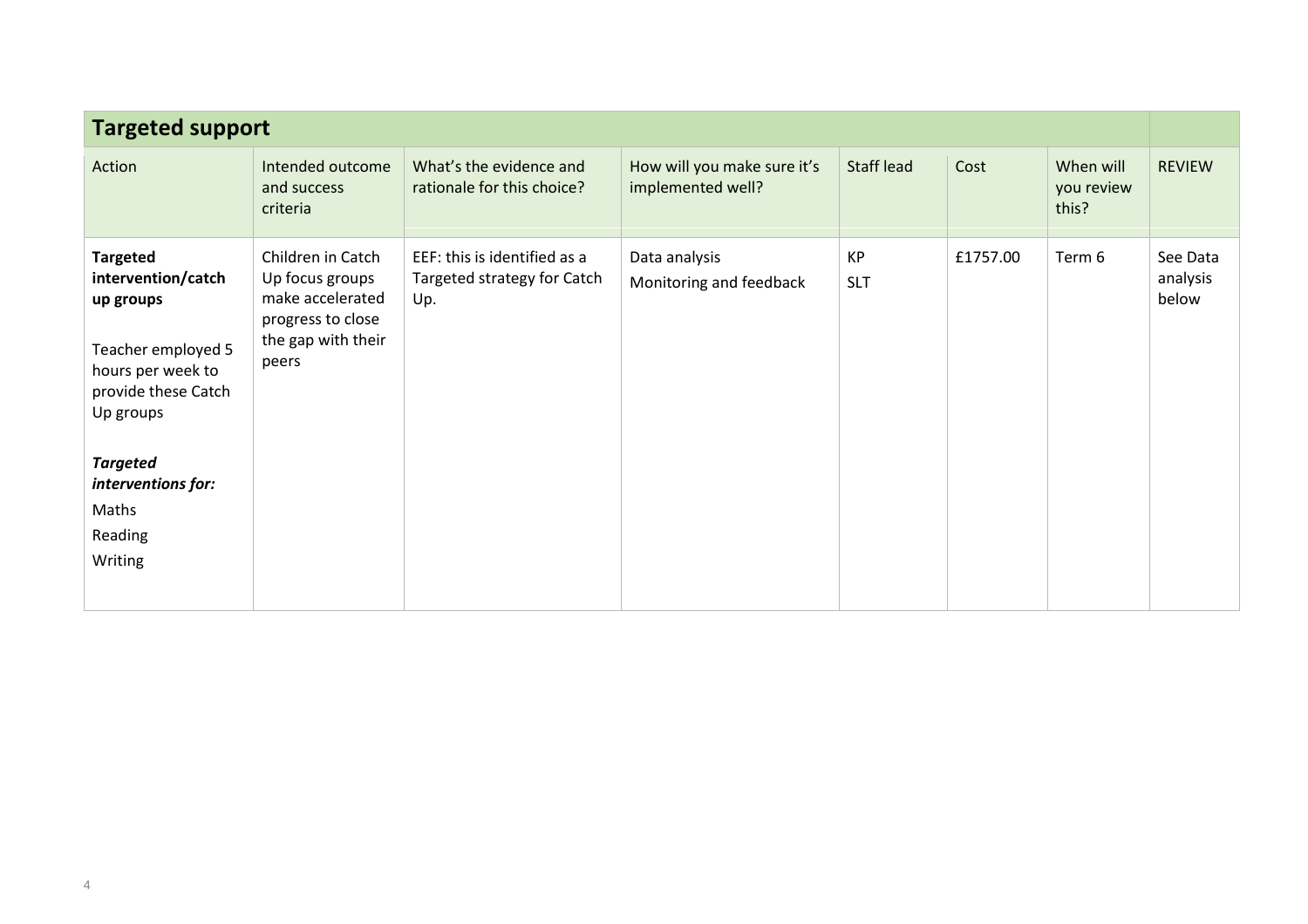| <b>Targeted</b><br>intervention/catch<br>up groups<br>Teacher employed<br>Term 6 to provide<br>catch up sessions for<br>targeted groups of<br>pupils<br><b>Targeted</b><br>interventions for:<br>Maths<br>Reading<br>Writing | Children in Catch<br>Up focus groups<br>make accelerated<br>progress to close<br>the gap with their<br>peers | EEF: this is identified as a<br>Targeted strategy for Catch<br>Up. | Data analysis<br>Monitoring and feedback | AS<br><b>SLT</b>            | £8364.00   | Term 6 |  |
|------------------------------------------------------------------------------------------------------------------------------------------------------------------------------------------------------------------------------|--------------------------------------------------------------------------------------------------------------|--------------------------------------------------------------------|------------------------------------------|-----------------------------|------------|--------|--|
|                                                                                                                                                                                                                              |                                                                                                              |                                                                    |                                          | <b>Total budgeted cost:</b> | £10,121.00 |        |  |
|                                                                                                                                                                                                                              |                                                                                                              |                                                                    |                                          |                             |            |        |  |